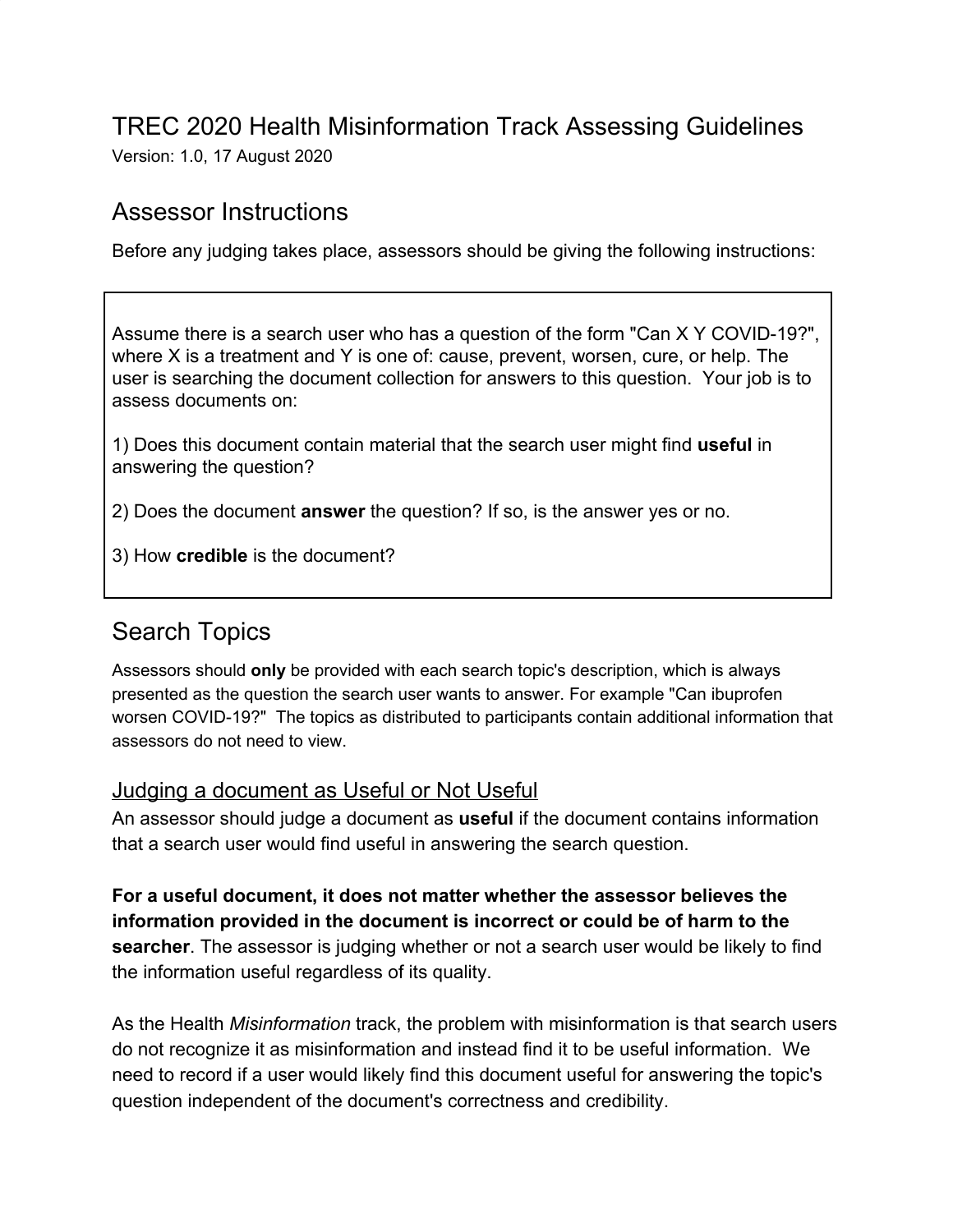Documents are automatically **Not Useful** if they:

- are written in a language other than English.
- contain adult material.
- are unreadable or broken.

### Judging if a document answers the question

For all **useful** documents, the assessor should then judge if the document answers the question. If a document is not useful, assessors should not determine if the document contains an answer, for by definition of being not useful, it will not contain an answer.

The document should give a definitive answer to the specific question. Please note that the questions use different verbs: cause, prevent, worsen, cure, help.

Assessor should answer the following question: **What answer does the document provide for the question?**

Judgment choices are:

- Document does not provide a definitive answer to the topic's question.
- Document says that the answer to the topic's question is "Yes".
- Document says that the answer to the topic's question is "No".

Assessors are finding the answer provided by the document and not what the assessors believe is the correct answer. Assessors only determine a document's answer to the question for useful documents.

### <u>Judging a document's Credibility $^{\rm 1}$ </u>

Understanding the purpose of a document should be the first step to judging credibility. The assessor's opinion of the purpose of a document and the correctness of information matters in judging credibility. Credibility is only judged if a document is judged **useful**.

When assessing credibility, assessors should not confuse it with *usefulness* of a document and judge credibility **independently** from usefulness.

<sup>&</sup>lt;sup>1</sup> The idea of understanding the purpose of a website before judging its quality, determining the amount of expertise, authoritativeness, and trustworthiness (E-A-T), and the cdc.gov example of high E-A-T are ideas based on Google General Guideline.

[<sup>\(</sup>http://static.googleusercontent.com/media/www.google.com/en//insidesearch/howsearchworks/assets/se](http://static.googleusercontent.com/media/www.google.com/en//insidesearch/howsearchworks/assets/searchqualityevaluatorguidelines.pdf) [archqualityevaluatorguidelines.pdf](http://static.googleusercontent.com/media/www.google.com/en//insidesearch/howsearchworks/assets/searchqualityevaluatorguidelines.pdf) Last Accessed: 17/12/2018).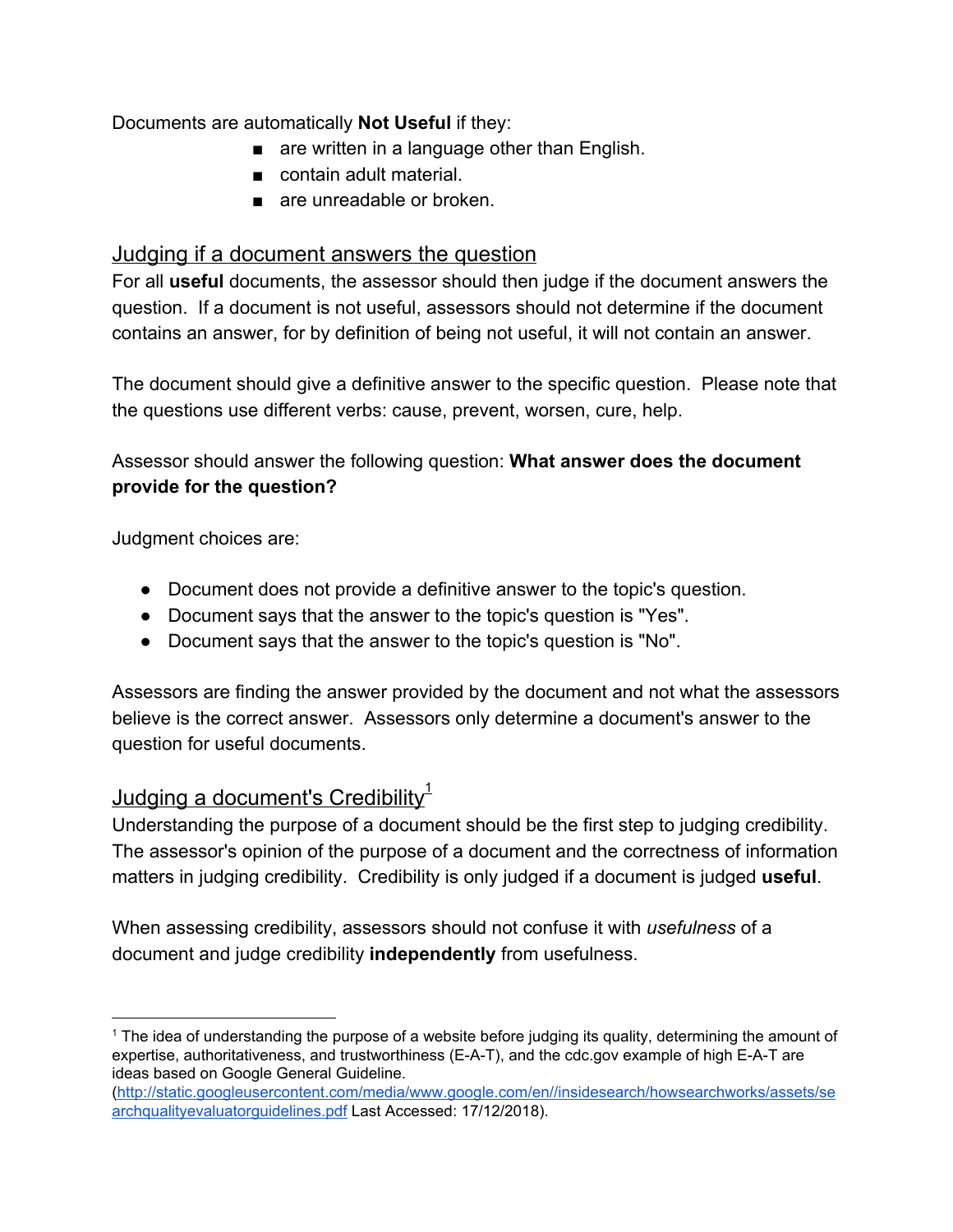For a document that contains an answer to the question, a credible document provides support for its answer and that support is deemed to be credible by the assessor.

Assessors should use their judgment to judge the credibility of documents as described below:

#### **● Credible**

To help determine if a document is credible,

- Try to determine the amount of expertise, authoritativeness, and trustworthiness of the document. Some websites (e.g. [www.cdc.gov](http://www.cdc.gov/)) have high amounts of expertise, authoritativeness, and trustworthiness.
- $\circ$  Check for an author or an institute that published the web document.
- Look for author credential and qualification and determine if the person has the qualification to write this document.
- Certain documents can be written by a non-expert from a well-known newspaper/news channel website and citing the information they provide in their articles. Such documents can be considered credible.
- Certain documents may not contain author information. Check whether there exist any citations of credible sources such as universities research/clinics or government websites.
- Check where the document is published. Medical publishers or hospitals/clinics or government websites or online newspapers with wide circulation are usually credible sources.
- $\circ$  Check for references and sources. Credible sources often cite medical publications and/or lab studies.
- Check how well-written, well-researched and organized is the information.
- **● Not Credible**
	- If the assessor does not find a document to be credible, they judge it not credible. Particular examples:
		- Determine if the document is actually for advertising or marketing purposes. If so, the website might be biased or a scam designed to trick people into fake treatments or into buying medical products that do not live up to their claim.
		- Determine if the information posted is from a personal blog or a forum, or by a non-expert person providing a medical product review or providing medical advice. Such subjective personal opinions or one point-of-view are considered not credible.